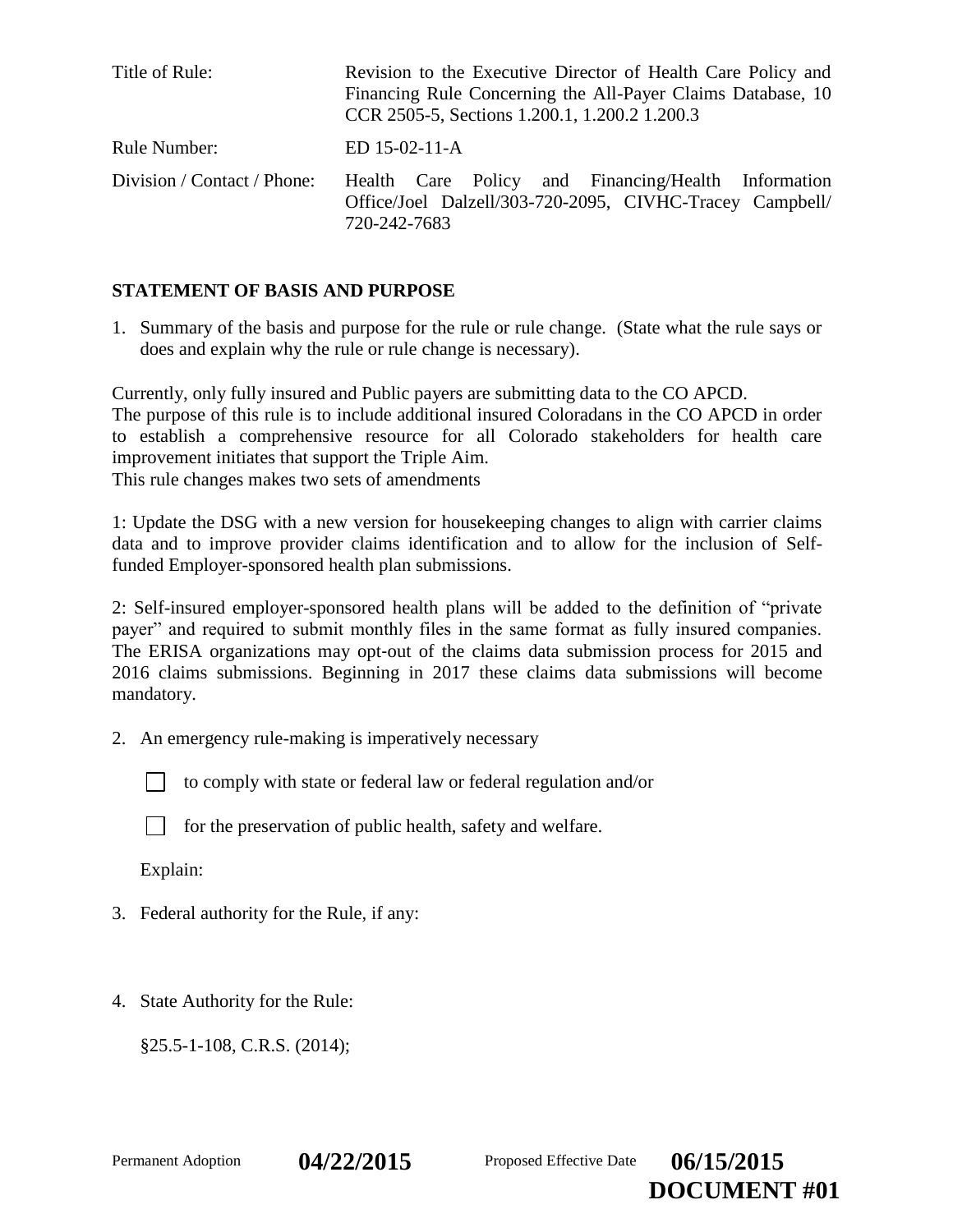| Title of Rule:              | Revision to the Executive Director of Health Care Policy and<br>Financing Rule Concerning the All-Payer Claims Database, 10<br>CCR 2505-5, Sections 1.200.1, 1.200.2 1.200.3 |
|-----------------------------|------------------------------------------------------------------------------------------------------------------------------------------------------------------------------|
| Rule Number:                | $ED 15-02-11-A$                                                                                                                                                              |
| Division / Contact / Phone: | Health Care Policy and Financing/Health Information<br>Office/Joel Dalzell/303-720-2095, CIVHC-Tracey Campbell/<br>720-242-7683                                              |

# **REGULATORY ANALYSIS**

1. Describe the classes of persons who will be affected by the proposed rule, including classes that will bear the costs of the proposed rule and classes that will benefit from the proposed rule.

The revised rule affects "private health care payers" as defined in Section 1.200.1.

This amendment would change the definition of "private health care payer" under 1.200.1 to include "a self-insured employer-sponsored health plan." Additionally, this amendment would change the Data Submission Guide in effect under 1.200.1 to Data Submission Guide version 7, 2015. The amendment will also add Mandatory Data Reporting guidelines for 1.200.3.A, 1.200.3.B. and 1.200.3.C.

The proposed amendment will also add an opt out clause in 1.200.2.B to read as: A private health care payer subject to the provisions of the federal Employee Retirement Income Security Act of 1974, as codified at 29 U.S.C. Chap. 18 (an "ERISA Entity") may opt-out of the data submission otherwise required under this rule for data files related to claims data for calendar years 2015 and 2016 only. To avoid the penalties, as defined at Section 1.200.6, such ERISA Entity, must declare that it has elected to "opt out" from data submission for calendar year 2015, calendar year 2016 or both calendar years' claims data by submitting the opt out form identified by the administrator, or its equivalent, via certified mail sent to the administrator within 160 calendar days after the effective date of this rule. Such ERISA Entity, may revoke its opt out decision at any time, by providing written notice to the administrator.

2. To the extent practicable, describe the probable quantitative and qualitative impact of the proposed rule, economic or otherwise, upon affected classes of persons.

CIVHC will work collaboratively with all private health payers to meet the requirements of the revised submission guide, including using the established waiver process to provide a short term relaxed data standard or an extended timeline to submit conforming data. United Health Care provided one question, 4/13/15, regarding the DSG which CIVHC answered 4/14/15.

3. Discuss the probable costs to the Department and to any other agency of the implementation and enforcement of the proposed rule and any anticipated effect on state revenues.

The APCD is not state funded; this amendment will have no impact on state appropriations.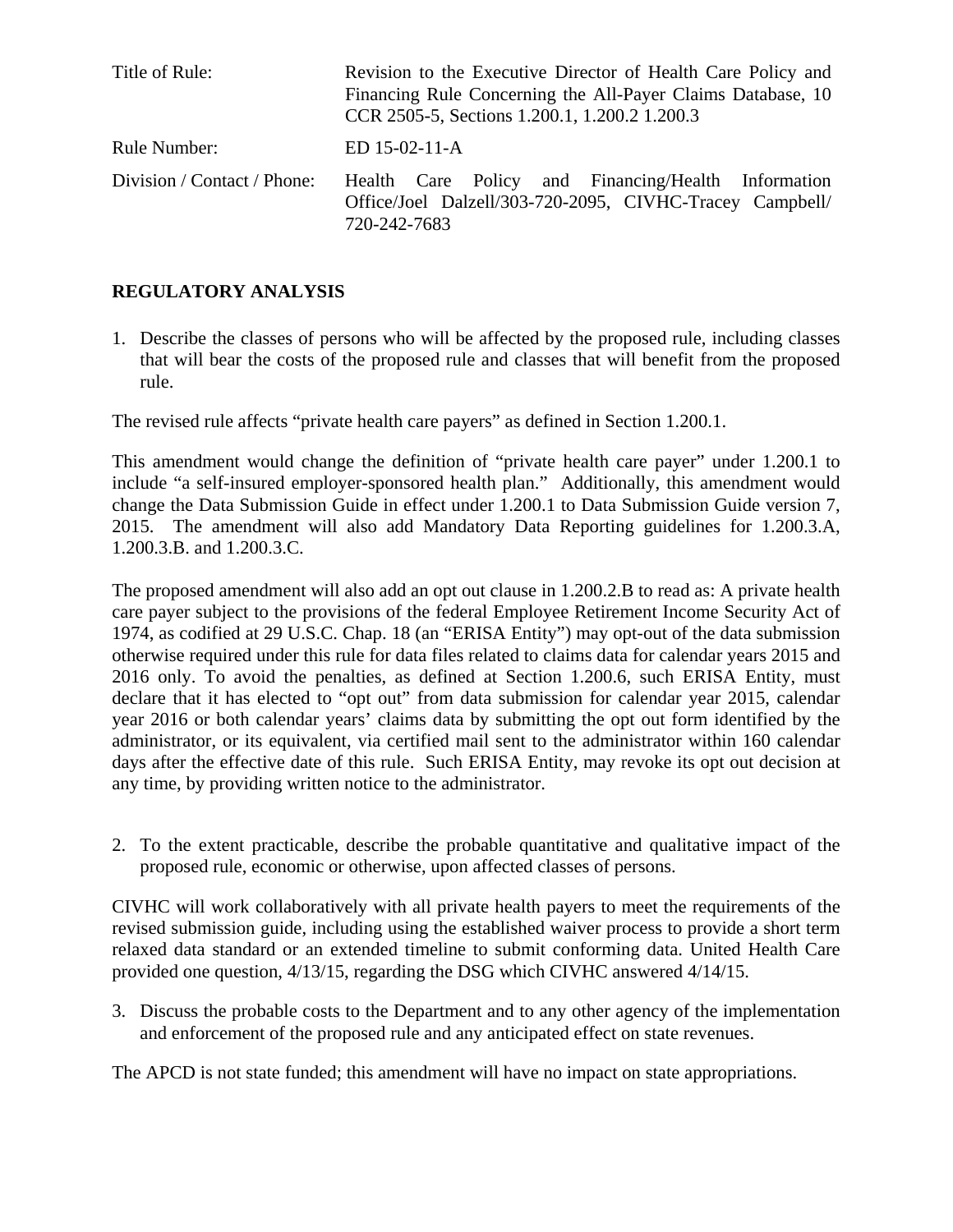| Title of Rule:              | Revision to the Executive Director of Health Care Policy and<br>Financing Rule Concerning the All-Payer Claims Database, 10<br>CCR 2505-5, Sections 1.200.1, 1.200.2 1.200.3 |
|-----------------------------|------------------------------------------------------------------------------------------------------------------------------------------------------------------------------|
| Rule Number:                | $ED 15-02-11-A$                                                                                                                                                              |
| Division / Contact / Phone: | Health Care Policy and Financing/Health Information<br>Office/Joel Dalzell/303-720-2095, CIVHC-Tracey Campbell/<br>720-242-7683                                              |

4. Compare the probable costs and benefits of the proposed rule to the probable costs and benefits of inaction.

The state will not incur any costs due to action or inaction. The state would benefit from this rule change because the additional information would add to the collaborative understanding of health system performance now underway such as the State Innovation Model (SIM) project and other state based projects.

5. Determine whether there are less costly methods or less intrusive methods for achieving the purpose of the proposed rule.

There are no other less costly or intrusive strategies to achieve the purpose of the proposed rule.

6. Describe any alternative methods for achieving the purpose for the proposed rule that were seriously considered by the Department and the reasons why they were rejected in favor of the proposed rule.

None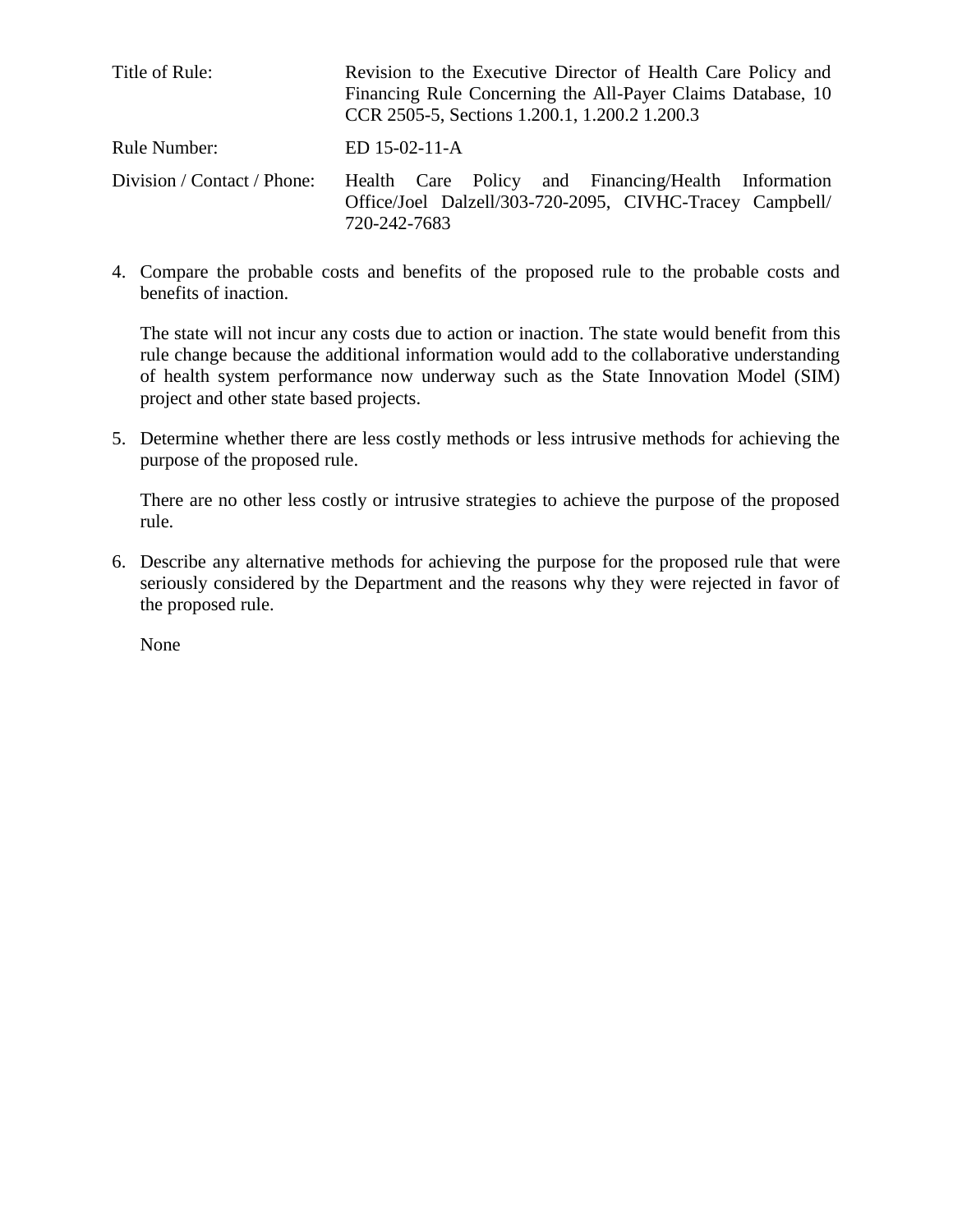### **1.200 ALL-PAYERS CLAIMS DATABASE**

#### **1.200.1 Definitions**

- "administrator" means the administrator of the APCD appointed by the director of the department.
- "APCD" means the Colorado All-Payer Claims Database.
- "department" means the Colorado Department of Health Care Policy and Financing.
- "director" means the Executive Director of the department.
- "eligibility data file" means a file that includes data about a person who receives health care coverage from a payer, according to the requirements contained in the submission guide.
- "HIPAA" means the Health Insurance Portability and Accountability Act, .S.C. § 1320d 1320d-8, and its implementing regulations, 45 C.F.R. Parts 160, 162 and 164, as may be amended.
- "historic data" means eligibility data file(s), medical claims data file(s), pharmacy file(s) and provider file(s)
- for the period commencing January 1, 2009 through December 31, 2011. "Medical claims data file"

means a file that includes data about medical claims and other encounter information, according to the

- requirements contained in the submission guide.
- "medical claims data file" means a file that includes data about medical claims and other encounter information, according to the requirements contained in the submission guide.
- "payer" means a private health care payer and a public health care payer.
- "pharmacy file" means a file that includes data about prescription medications and claims filed by
- pharmacies, according to the requirements contained in the submission guide.
- "private health care payer" means an insurance carrier as defined in C.R.S. § 10-16-102(8) covering an
- aggregate of 1,000 enrolled lives in health coverage plans as defined in CRS 10-16-102(22.5). For
- purposes, of this regulation, "private health care payer" includes carriers offering health benefits plans
- under C.R.S. 10-16-102(21)(a) and dental, vision, limited benefit health insurance, and short-term limited-
- duration health insurance. For the purposes of this regulation, a "private health care payer" also means a
- self-insured employer-sponsored health plan. It does not include a self-insured employer-sponsored
- health plan, if such health plan is administered by a third-party administrator or administrative services
- 27 only organization ("TPA/ASO") that services less than an aggregate of 1,000 enrolled lives in Colorado; 4t
- 28 does not include carriers offering only accident liability; credit; benefits for long term care, home health care, community-based care, or any combination thereof under Article 19 of Title 10; disability income
- insurance; liability insurance including general liability insurance and automobile liability insurance;
- coverage issued as a supplement to liability insurance; worker's compensation or similar insurance; or
- automobile medical payment insurance, specified disease, or hospital confinement indemnity insurance.
- "provider file" means a file that includes additional information about the individuals and entities that
- submitted claims that are included in the medical claims file; and is submitted according to the requirements contained in the submission guide.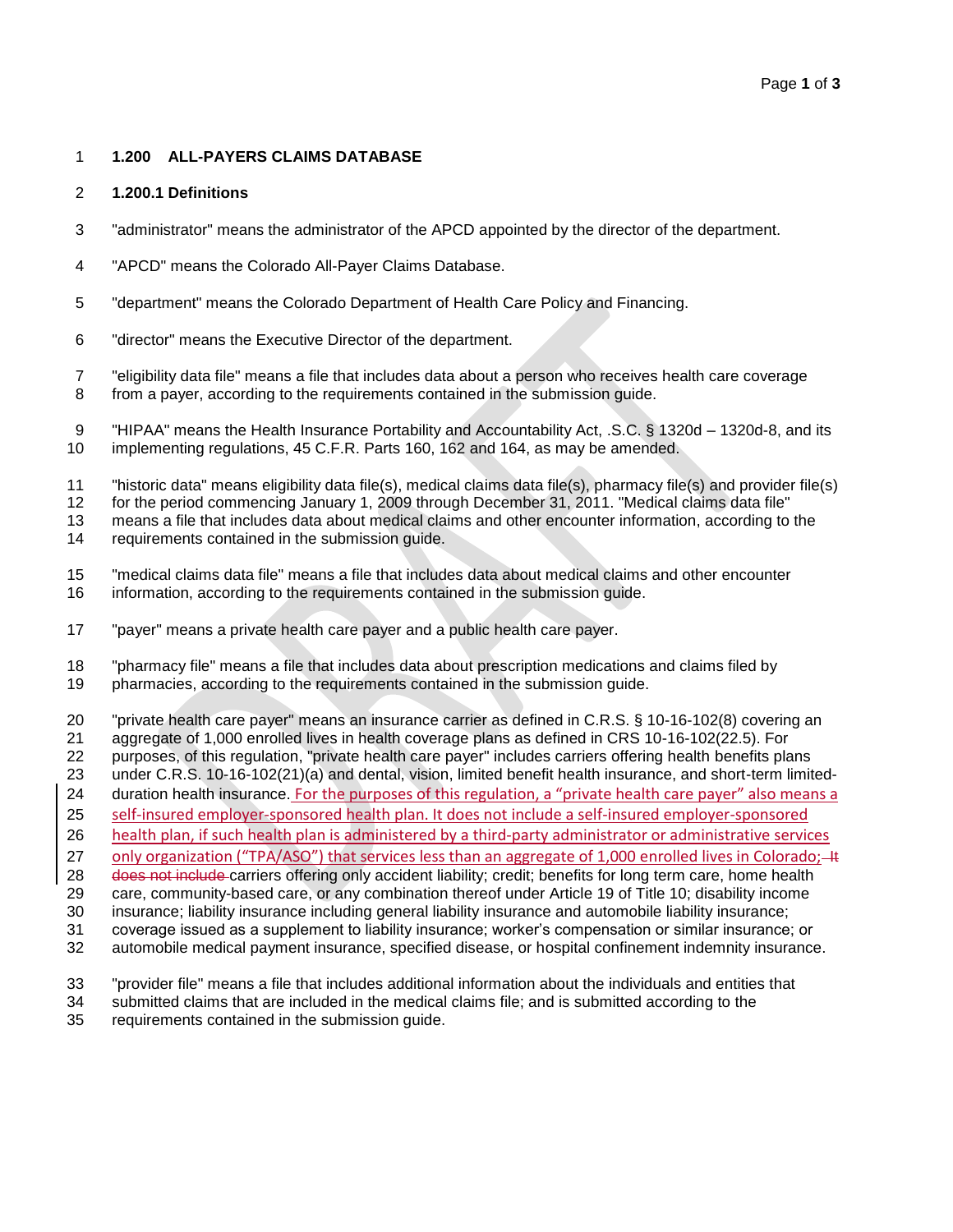- 1 "public health care payer" means the Colorado Medicaid program established under articles 4, 5 and 6 of 2<br>1 title 25.5, C.R.S., the children's basic health plan established under article 8 of title 25.5, C.R.S. and
- title 25.5, C.R.S., the children's basic health plan established under article 8 of title 25.5, C.R.S. and
- CoverColorado established under part 5 article 8 of title 10, C.R.S.

 "submission guide" means the document entitled "Colorado All-Payer Claims Database Data Submission Guide" developed by the administrator that sets forth the required schedules, data file format, record specifications, data elements, definitions, code tables and edit specifications for payer submission of 7 eligibility data files, medical and pharmacy claims data files and provider data files to the APCD dated<br>8 March 2014-2015 version 67, which document is hereby incorporated by reference.

March  $\frac{2014}{2015}$  version  $\frac{67}{100}$ , which document is hereby incorporated by reference.

### **1.200.2 Reporting Requirements**

- 1.200.2.A Payers shall submit complete and accurate eligibility data files, medical and pharmacy claims data files and provider files to the APCD pursuant to the submission guide. The administrator may amend the submission guide and shall provide notice of the revisions to payers. Any revision to the submission guide will be effective only when incorporated into this rule and issued in compliance with the requirements of C.R.S. § 24-4-103(12.5). Reports submitted 120 days following the effective date of the revision of this rule and the submission guide shall follow the revised submission guide.
- 1.200.2.B. A private health care payer subject to the provisions of the federal Employee 18 Retirement Income Security Act of 1974, as codified at 29 U.S.C. Chap. 18 (an "ERISA Entity") may opt-out of the data submission otherwise required under this rule for data files related to claims 20 data for calendar years 2015 and 2016 only. To avoid the penalties, as defined at Section 1.200.6, such ERISA Entity, or a TPA/ASO acting on such ERISA Entity's behalf, must declare that it has elected to "opt out" from (*i.e.*, decline) data submission for calendar year 2015, calendar year 2016 or both calendar years' claims data by submitting the opt out form identified by the administrator, or its equivalent, via certified mail sent to the administrator within 160 calendar days after the effective 25 date of this rule. Such ERISA Entity, or a TPA/ASO acting on such ERISA Entity's behalf, may revoke 26 its opt out decision at any time, by providing written notice to the administrator.
- **1.200.3 Schedule for Mandatory Data Reporting** 28<br>29

- This section 1.200.3 does not apply to a private health care payer that has chosen to opt-out in accordance with 1.200.2.B.
- 1.200.3.A. Payers shall submit a test file of its eligibility data, medical and pharmacy claims data and provider files for a consecutive twelve month period to the administrator by no later than March 34 31, 2012 -or no later than 160 calendar days after the effective date of this rule, whichever is later.
- 1.200.3.B. Payers shall submit complete and accurate historic data to the administrator that conforms to submission guide requirements by no later than June 30, 2012 or no later than 250 38 calendar days after the effective date of this rule, whichever is later.
- 1.200.3.C. Payers will transmit complete and accurate eligibility data, medical and pharmacy claims data and provider files covering the period from January 1, 2012 and ending June 30, 2012 to the administrator by no later than August 15, 2012 or for the period as specified by the administrator no later than 305 days after the effective date of this rule, whichever is later..